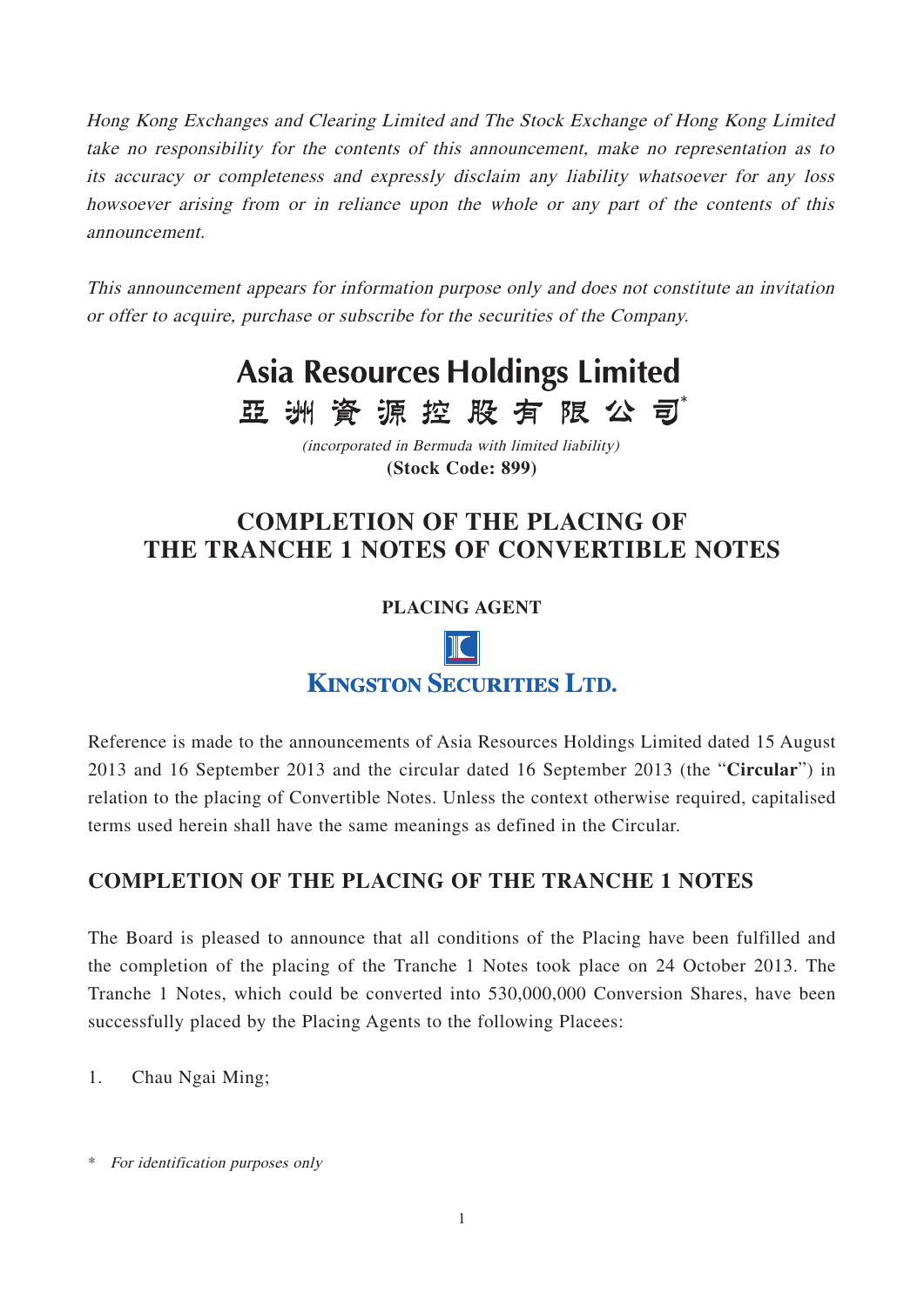- 2. Char On Man; and
- 3. Ng Leung Ho.

The net proceeds from the placing of the Tranche 1 Notes are approximately HK\$184,200,000.

To the best of the Directors' knowledge, information and belief having made all reasonable enquires, the Placees of the Tranche 1 Notes are independent individual, corporate and/or institutional investors who are not connected with or acting in concert (as defined under the Codes on Takeovers and Mergers and Share Repurchases issued by the Securities and Futures Commission of Hong Kong (the "**Takeover Codes**")) with any directors, chief executive or substantial Shareholder(s) of the Company or its subsidiaries and their respective associates (as defined under the Listing Rules).

## **PROGRESS OF THE PLACING OF THE TRANCHE 2 NOTES**

The Placing Agent indicated that it was in the progress of procuring placees for the Tranche 2 Notes and had received certain indication of interests from investors. The placing of the Tranche 2 Notes is yet to be concluded. The Company will make further announcements with updated progress of the placing of the Tranche 2 Notes in due course.

## **SHAREHOLDING STRUCTURE OF THE COMPANY**

530,000,000 Conversion Shares will be allotted and issued upon full conversion of the Tranche 1 Notes, which represent approximately 196.30% of the issued share capital of the Company immediately before completion of the Placing of the Tranche 1 Notes and approximately 66.25% of the issued share capital of the Company as enlarged by the issue of the 530,000,000 Conversion Shares.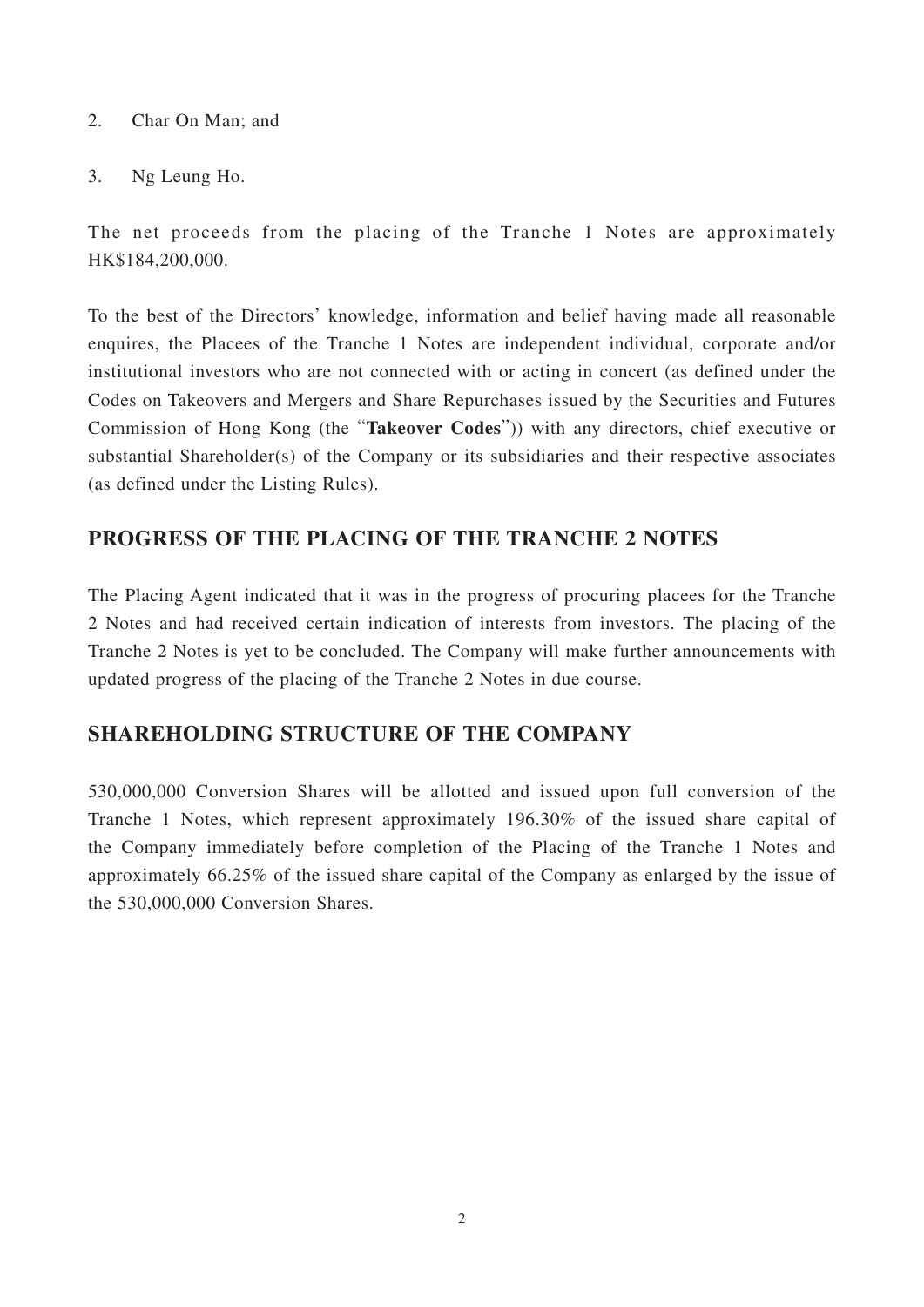The following table sets out the shareholding structure of the Company as at the date of this announcement and immediately after the allotment and issue of the Conversion Shares upon full conversion of the Tranche 1 Notes (assuming there is no change in the existing shareholding of the Company).

|                                  |                   |                  | <b>Immediately</b> after<br>the allotment and issue of<br>the Conversion Shares<br>upon full conversion of |                  |
|----------------------------------|-------------------|------------------|------------------------------------------------------------------------------------------------------------|------------------|
|                                  | As at the date of |                  | the Tranche 1 Notes                                                                                        |                  |
| <b>Name</b>                      | this announcement |                  | (for illustrative purpose only) (Note 3)                                                                   |                  |
|                                  | Number of         | Approximate      | Number of                                                                                                  | Approximate      |
|                                  | Shares held       | percentage of    | Shares held                                                                                                | percentage of    |
|                                  | directly or       | the total issued | directly or                                                                                                | the total issued |
|                                  | indirectly        | share capital of | indirectly                                                                                                 | share capital of |
|                                  |                   | the Company      |                                                                                                            | the Company      |
| Directors of the Company         |                   |                  |                                                                                                            |                  |
| Cheung Kai Kwong (Note 1)        | 3,200,000         | 1.18%            | 3,200,000                                                                                                  | 0.40%            |
| Yeung Yiu Bong, Anthony (Note 2) | 840,000           | 0.31%            | 840,000                                                                                                    | 0.10%            |
| Placees of Tranche 1 Notes       |                   |                  |                                                                                                            |                  |
| Chau Ngai Ming                   |                   |                  | 260,000,000                                                                                                | 32.50%           |
| Char On Man                      |                   |                  | 150,000,000                                                                                                | 18.75%           |
| Ng Leung Ho                      |                   |                  | 120,000,000                                                                                                | 15.00%           |
| Public shareholders              | 265,960,000       | 98.51%           | 265,960,000                                                                                                | 33.25%           |
|                                  |                   |                  |                                                                                                            | (Note 4)         |
| Total                            | 270,000,000       | 100.00%          | 800,000,000                                                                                                | 100.00%          |

Notes:

- 1. Such Shares are registered in the name of Brave Admiral Limited, a company wholly-owned by Mr. Cheung Kai Kwong, a Director.
- 2. Such Shares are registered in the name of Fieldton Holdings Limited, a company wholly-owned by Mr. Yeung Yiu Bong Anthony, a Director.